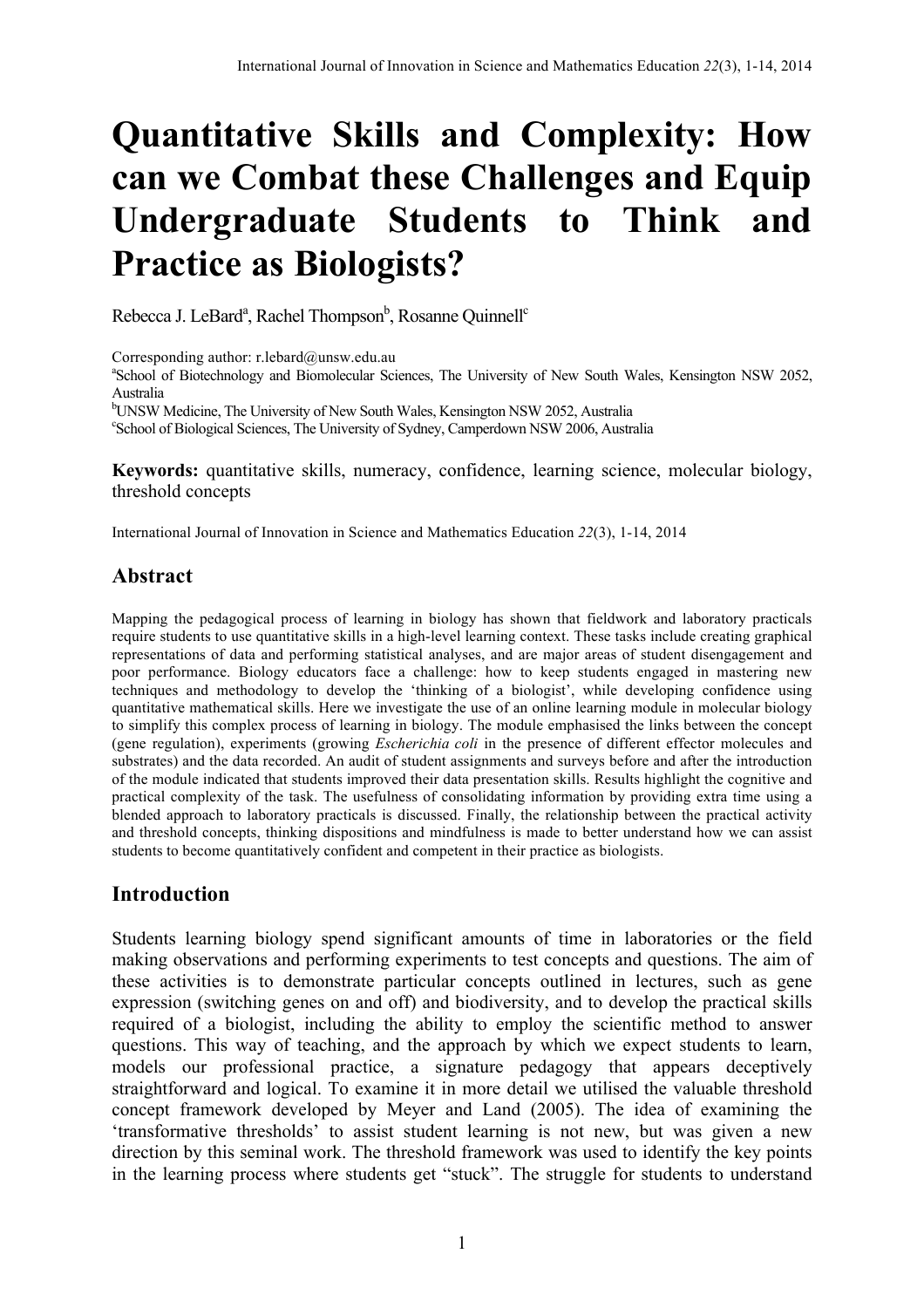and progress was identified as discipline-based conceptual steps that are, by definition, transformative, irreversible, integrative and troublesome for learning. The threshold framework enables an analysis of student learning by distinguishing threshold concepts from simpler, non-transformative concepts by careful unpicking of the liminal transitional steps that enable a novice to understand the concept of complexity.

The biology threshold concept framework, developed by Ross, Taylor, Hughes, Kofod, Whitaker, Lutze-Mann and Tzioumis (2010), offered a much needed discipline context for those in 'life sciences' generally. In our work, we have applied the threshold framework to elements of our undergraduate biology courses and found the learning process to be complex, multi-faceted, and to contain significant threshold concepts (LeBard & Quinnell 2008; Quinnell, Thompson & LeBard 2012). As biology educators, our broad challenge is to assist students as they navigate learning, overcome obstacles, stay on track and reach the expected endpoint. By mapping and making explicit the concepts, skills and way of thinking we expect students to master as they become biologists, we clarify for ourselves the places where they will need our assistance

### **Declining mathematical abilities**

One area we see as critical to learning in biology is the development of quantitative skills, *i.e.* numeracy. We are concerned with the decreasing numbers of students undertaking higher mathematics courses and their increasingly negative perceptions of mathematics. Such disengagement has implications for how students learn and how they respond to our teaching, since quantitative skills are integral to the practice of biology. Indeed, in Australia, the number of Year 12 students undertaking mathematics is declining, falling from 76.6% in 2002 to 71.6% in 2010 (Office of the Chief Scientist 2012). Coupled with this, amongst students who do elect to study mathematics, there is a continuing shift in standards from *advanced* and *intermediate* to more basic level mathematics (Officer of the Chief Scientist 2012). In 2012, to accommodate students the state of New South Wales (NSW) introduced a new and simpler course called 'Essential Maths'. The introduction of this new and lower standard mathematics option prompted the Mathematic Association of NSW to raise concerns that more able final year high school students would opt for this, contributing further to the decline in higher maths study (Topsfield 2013). Ominously, this falling-off in high school students taking mathematics is mirrored in a decline in mathematics *ability* of primary and secondary school children in Australia as detected by the Organisation for Economic Co-operation and Development (OECD) (2010). Consequently, it can be predicted that there will be a continued fall in the level of mathematics preparedness of students commencing tertiary education. This is a concern because Sadler and Tai (2007) have demonstrated a correlation between the advanced study of mathematics in high school and academic performance in science at university level, including biology (Sadler and Tai 2007). Indeed, they deem the development of advanced mathematical skills at high school to be one of the 'two pillars' supporting higher education science learning. The other pillar being the study of the same science subject at high school level. It is likely that a major challenge of biology educators will be to support the academic achievement of students who are increasingly deficient in essential mathematical skills.

Basic and more advanced mathematical skills are key skills for life after higher education. A survey of over 50 organisations from diverse industries showed a unanimous agreement with the statement 'We highly value strong mathematical skills when considering job applicants' (Tinsdale 2013). Given that 53% of working age Australians have difficulty with numeracy skills (Industry Skills Councils in Australia 2011); it appears that graduates proficient in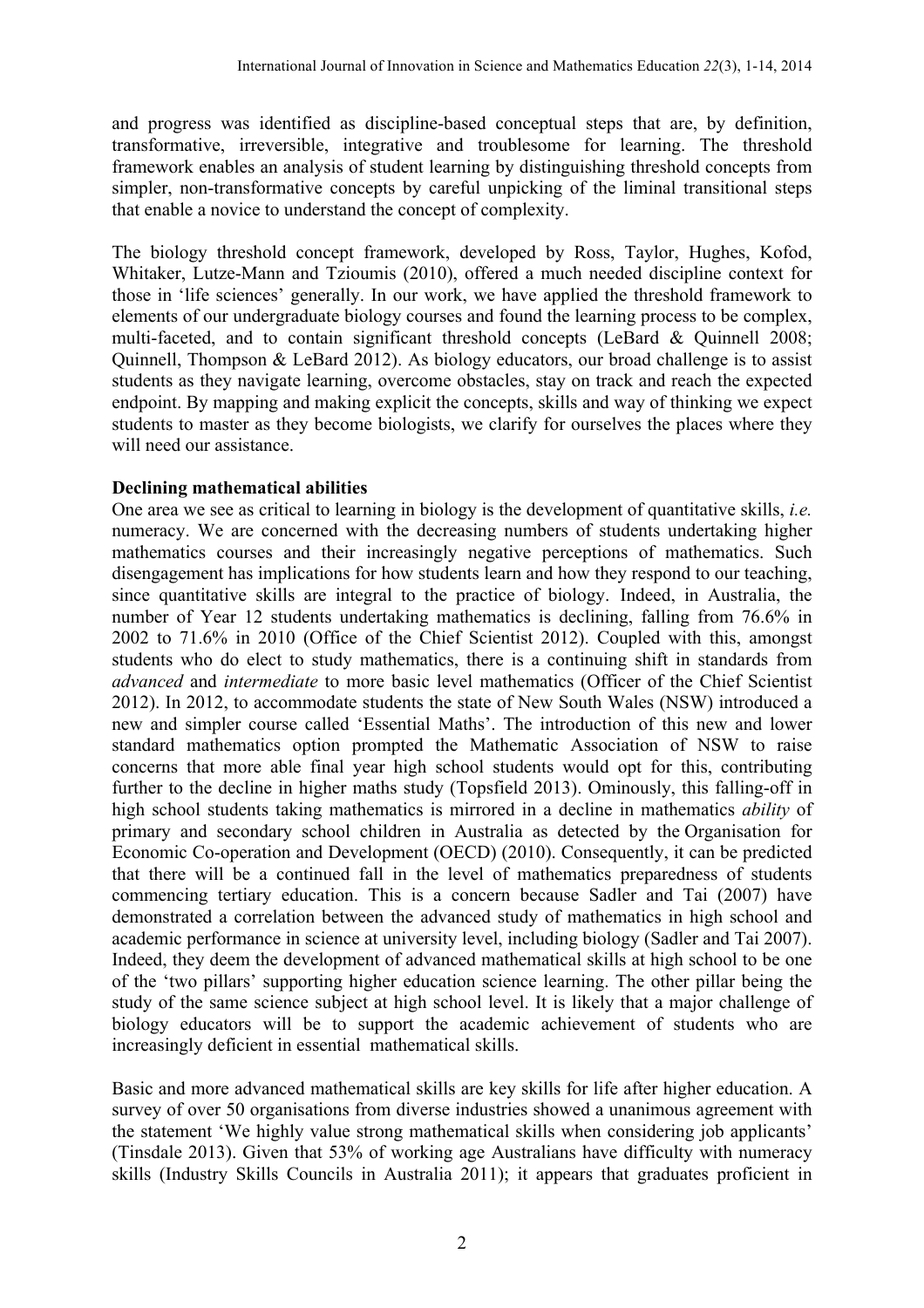mathematics will be preferred in the job market. Indeed, business groups cite mathematical ability as an 'employability skill' considered deficient in the United Kingdom (Department for Innovation, Universities and Skills 2008). This view is echoed in the report by the Australian Chamber of Commerce and Industry and the Business Council of Australia (ACCI and BCA) (2002), which stated 'there are not enough graduates who combine high-level mathematics and science knowledge with the capacity to work effectively in industry' (p.14).

### **Mathematics skills of students in biology at a higher education level**

So, how are our students in biology performing in the development of mathematics skills? Studies have indicated that the mathematical skills of biology students are important. Tariq (2002) provided evidence of a decline in basic numeracy skills among first year bioscience undergraduate students over a five year period in Northern Ireland. This is of concern because the level of mathematics has previously been shown to act as a reliable predictor of overall performance in biology related disciplines such as psychology (Mulhern & Wylie 2005). In an extensive study of biology students in an undergraduate plant physiology course, Vila and Sanz (2013) found a highly-significant correlation between student scores in mathematics questions and final examination performance. This was in all of the eleven years over which they conducted their study. The finding occurred despite the final examination containing only 10-20% of questions of mathematical relevance.

### **Dis-engagement in numeracy-related tasks**

In the biological life sciences, lack of interest in mathematics is prominent regardless of the successful completion or high performance in mathematics (Poladian 2013). Using a standard student feedback survey, Poladian (2013) highlighted the poor recognition for the value or purpose of service teaching mathematics and similarly, the relevance of this course within the life sciences degree at a major metropolitan university. He also highlighted that the attitudes and perceptions of students are difficult to shift. To accommodate student attitudes, and in line with scholarly research, he redeveloped his course to be contemporary and relevant and as a result the course has received better feedback from students. This example shows that student attitudes play an important role in students' ability to engage with the mathematical aspects of biology, supporting our assertion that biology students fail to see mathematics as relevant.

Why do students often fail to perceive maths to be integral to biology? Rather than transferring their maths skills to the study of biology, students appear to transfer their aversion of mathematics and/or transfer their maths anxiety (LeBard & Quinnell 2008). Maths anxiety results in a lower performance in maths-related situations (Richardson & Suinn 1971), and avoidance of such situations and has been shown to inhibit student learning of other disciplines (Hembee 1990). Students who are anxious about maths report feelings of tension, apprehension, and fear when anticipating a maths task, with increased activity detected in the area of the brain associated with threat detection and pain (Lyons & Beilock 2012). Simply stated, learning in biology is disabled when students are anxious about maths. Having completed tertiary mathematics, it would be rare for our students to lack an ability to perform the calculations required in their biology courses, instead they lack the confidence and inclination to do so.

### **Transference of maths skills to science learning**

In the literature, no single strategy has been identified as the key to solving students' selfperceptions of their maths capabilities. Studies have, however, found that intervening to improve student confidence may improve student performance (Quinnell & Wong 2007; Vila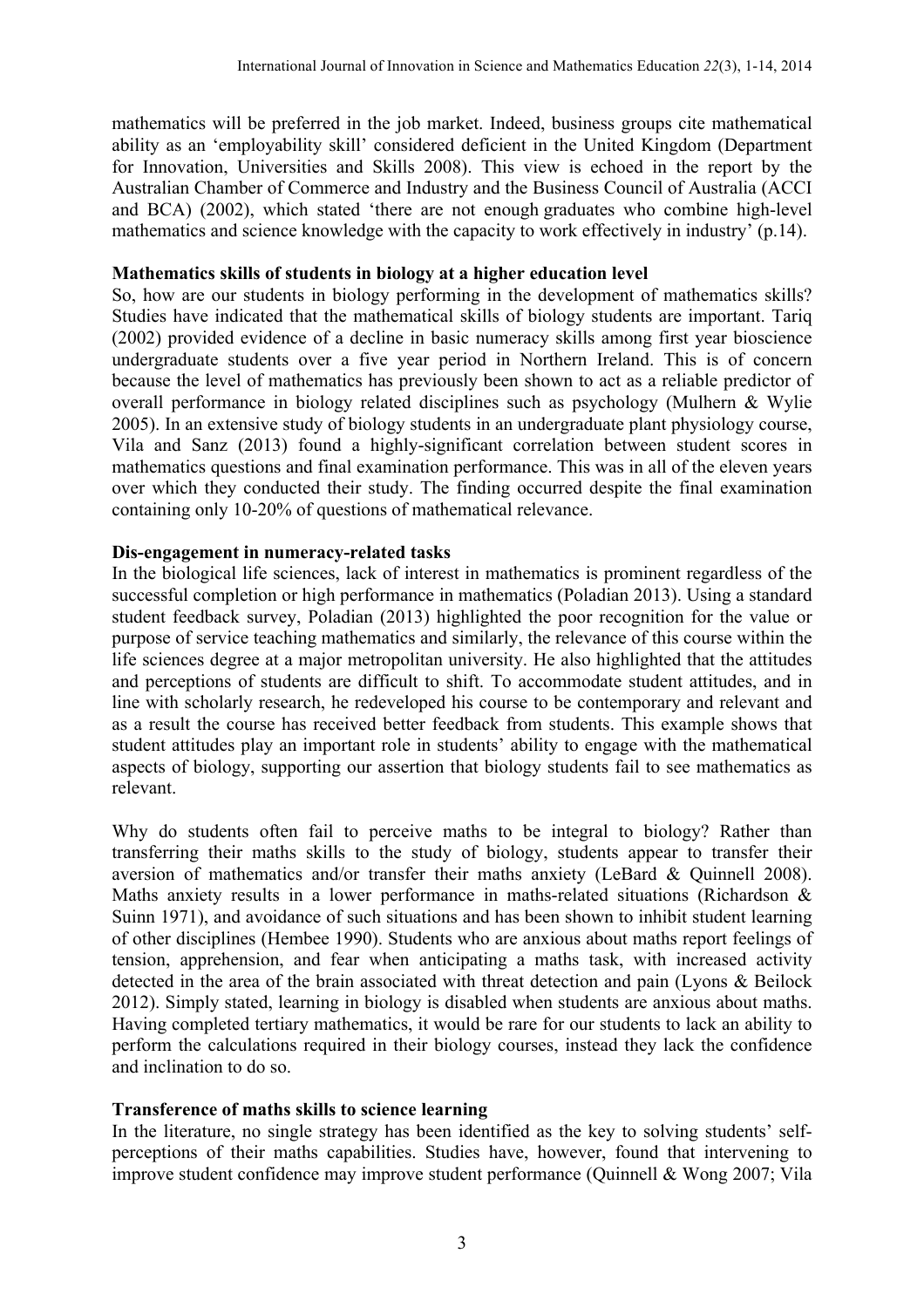& Sanz 2013). Quinnell and Wong (2007) discovered that half of biology students surveyed lacked confidence in quantitative tasks, especially when performing bench calculations. Follow-on conversations with these students indicated that many of these students appreciated knowing that for them it was unlikely that maths *skills* were their problem; in fact, as they knew *how* to do the tasks, they needed to work on their *confidence*.

Students who possess confidence and capability are able to carry out inter-disciplinary 'low road' transfer (Perkins & Salomon 1992) from maths to science. The transfer of numeracy skills from maths to science is where most interventions seem to focus and these interventions aim to put students in the position where, with more practice, they can automatically complete their calculations. This 'low road' transfer is typified by students being able to perform simple arithmetic operations (multiply, divide, add, subtract, convert between milli, micro, etc., convert between mL, L,  $m<sup>3</sup>$ ) while maintaining their main focus on understanding the biology in an experiment. Interventions that require reflection, where students address their confidence as a critical part of the transfer process, target a different subset of students. For our students, confidence building starts with reflecting on the misalignment between their ability and confidence (Quinnell et al. 2012; Quinnell & Thompson 2010).

### **Learning in biology is complicated**

It is critical for biology students to be competent and confident mathematically so they can start to practice as biologists. The practice of many professional academic biologists is reflected in the learning and teaching activities they set for students in the laboratory and in the field. That is, students are required to make observations, record quantitative/qualitative information, handle raw data sets, perform calculations and present data according to conventions, and then interpret meaning from these data. Finally, students need to synthesise this information to explain the concepts being taught in the curriculum.

Simply stated, students in biology need to exercise their mathematical skills fluidly within a complex learning environment. The process of converting raw data to something meaningful, and conveying this in a graphical form, is at the highest cognitive level of SOLO taxonomy according to Biggs and Collis (1982). In our teaching and learning context it is common for students to carry out an experiment and write up their experimental findings in a laboratory report, which involves students *analysing* data and *evaluating* the relevant literature and then *planning* and *producing* a written report. These italicised terms align with relatively highorder cognitive processes as described in the revised Bloom's taxonomy (Krathwohl 2002).

The tertiary path to becoming a biologist is a transformative and complex learning process. It is not merely learning a set of practical and technical skills, the scientific method, and specific content explaining the biological world that surrounds us. The way we teach biology, our signature pedagogy, prepares students for the profession of biology by instilling a way of thinking in which the ability to grapple with numbers is integral. The practice that needs to be mastered ultimately is an approach where numbers are handled fluidly. This includes: knowing how to quantify and organise the observable; knowing the evidence that needs to be collected; interpreting, thinking and understanding collected results; and putting this together to build new knowledge (Meyer & Land 2003, 2005; Redish 2010). The aim of this study was to use interventions in the complex cycle of learning in a molecular biology course to improve student confidence and competence mathematically.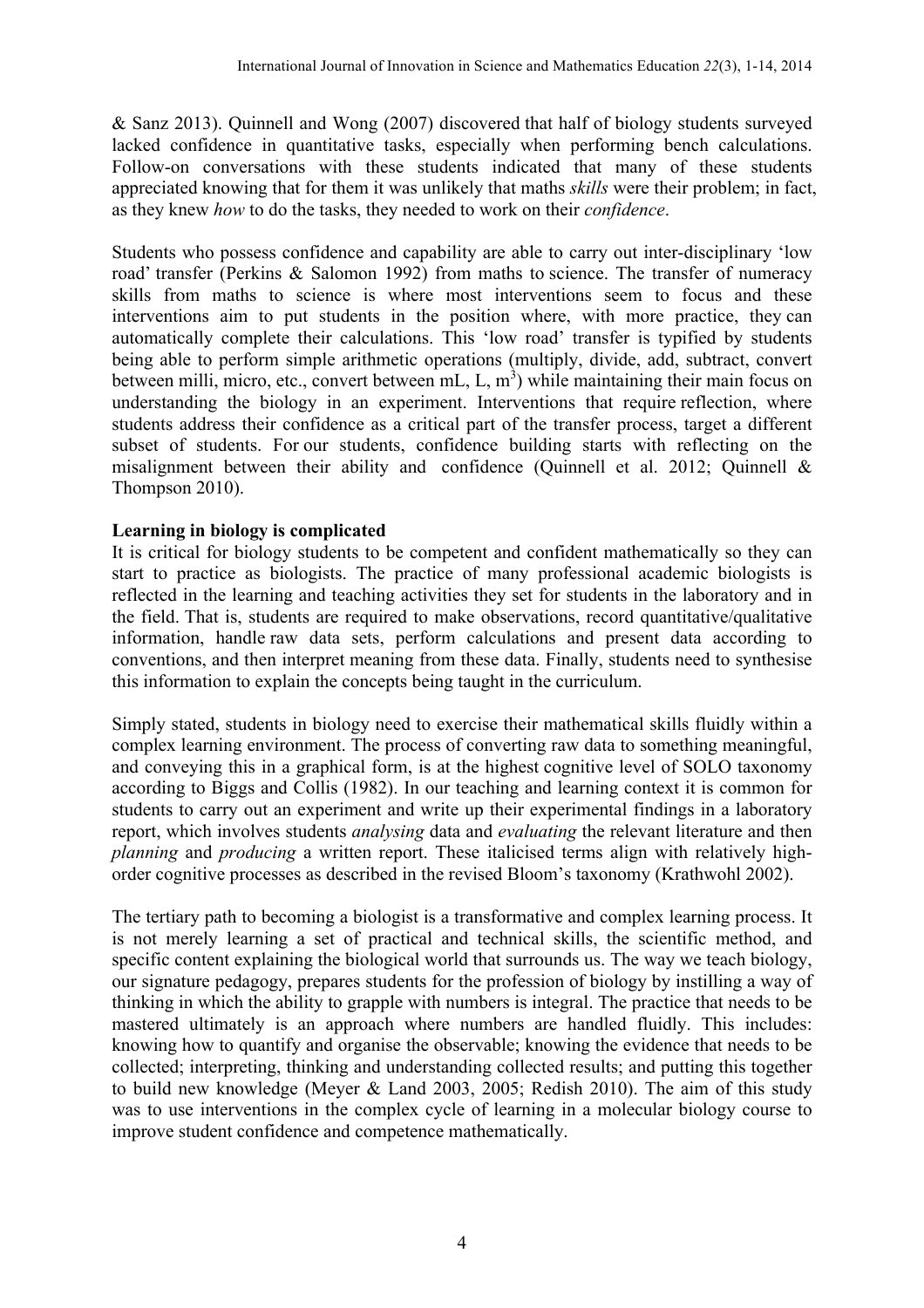# **Molecular Biology students' participation in the practice of science**

### **Methodology**

This study was done with students in a second year undergraduate molecular biology course in a faculty of science at a large metropolitan university. The course is for students who do not intend to continue in molecular biology in third year. It is compulsory for the food science and technology program, but may also be taken as an elective in the nanotechnology program. There were 100, 101 and 86 students enrolled in the course in 2007, 2008 and 2009, respectively. These students had completed first year undergraduate courses in mathematics and biology. Learning activities each week comprised two one-hour lectures, a one-hour tutorial and a three-hour laboratory practical.

The course aims to provide an introduction to modern molecular biology and covers the molecular mechanisms of gene expression and the fundamental aspects of recombinant DNA technology. One of the topics covered in the course is the regulation of gene expression. This is covered in lectures, a large group and a small group tutorial, and a practical experiment that spanned two three-hour laboratory sessions. In 2008, an online module was first implemented as a revision tool. This was accessible *via* the course website within the online learning system Blackboard Learn<sup>TM</sup> (version 9). The online module was designed and implemented as part of a large faculty learning and teaching project (Allen, Crosky, Yench, Lutze-Mann, Blennerhassett, Lebard, Thordarson & Wilk, 2010). It aimed to support students exercising their quantitative skills and make the quantitative process less abstract. To do this it consolidated all the laboratory class content, eliminated waiting times, and displayed the relationship at a molecular level with data on macroscopic changes. The success of student learning of the regulation of gene expression was measured through submission of a practical report and within the final examination.

The practical experiment involved students in pairs taking samples from a growing *Escherichia coli* culture and performing a β-galactosidase assay. Students carried out the procedure under one of six different conditions, *viz*.: a negative control of the culture with no additions; the addition of the inducer isopropyl-p-D-thiogalactoside (IPTG) (switching on βgalactosidase production); IPTG and glucose (β-galactosidase production does not occur until the glucose is exhausted); chloramphenicol or streptomycin (inhibits protein synthesis); and rifampicin (inhibits transcription). The amount of β-galactosidase was quantified using a spectrophotometer. Students were instructed on how to convert the absorbance readings into units of β-galactosidase produced.

The online module was provided for students to access either at home or from the computer laboratory. The module provided students with an animated step-by-step visualisation of the concept of regulation of gene expression (Figure 1). The experiment was performed virtually online, with students able to conduct and obtain results for each of the six conditions done practically in class. In particular, the module allowed students to view the absorbance data obtained which was plotted on the same screen. Students could move the mouse over the points on the graph to see how each absorbance reading could be fitted into the equation for calculating the amount of β-galactosidase produced (Figure 2). The aim here was to allow students to visualise the process whereby data are manipulated and make it less abstract. However, students were still required to present these final β-galactosidase values as a table and as a figure in their report to be assessed.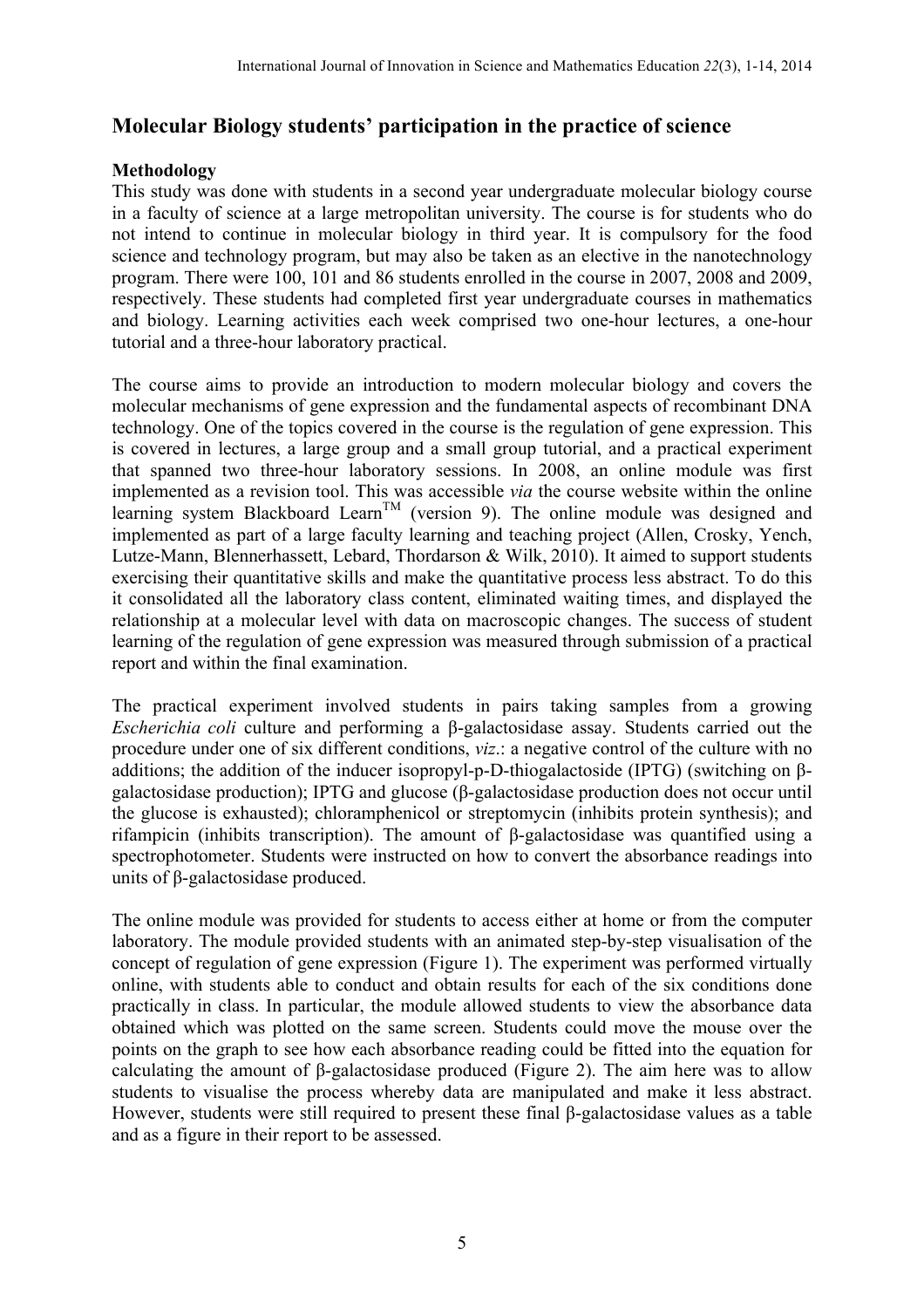

**Figure 1: Screen shot of the Molecular Biology online module.** The module takes students step-by-step through the concept of regulation of gene expression. The experiment could be performed virtually, with students able to conduct and obtain results for each of the six conditions before the laboratory session.



**Figure 2: Screen shot of the Molecular Biology online module.** The module allows students to see their numeric data on the same screen as the virtual experiment.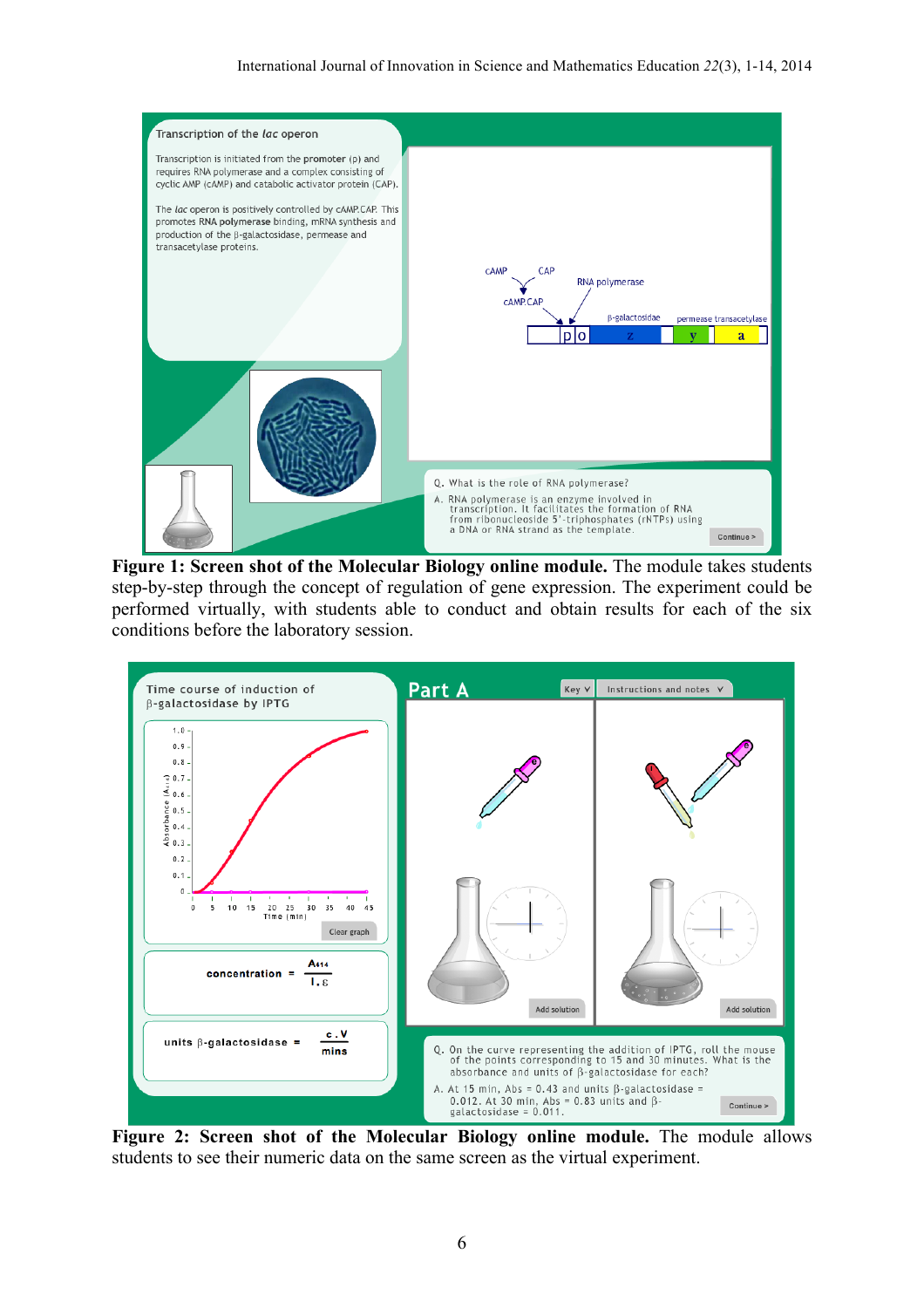In 2008, students were surveyed. The study survey comprised three parts: the first part focused on student perceptions of the subject molecular biology and the relevance of molecular biology to their degree (two 5-point Likert-scale questions and two open-ended), the second on the online module *regulation of gene expression* (six 5-point Likert-scale questions) and the third related to their approach towards data handling in the practical on the regulation of gene expression and its associated laboratory report (six 5-point Likert-scale questions and two open ended).

The surveys were distributed, collected and de-identified by one of the investigators not involved in teaching of the course. The de-identified dataset was made available to the course convenor after the student grades were finalised. Likert-scale items have been summarised into agree (strongly agree and agree), neutral and disagree (strongly disagree and disagree). Open-ended response data were analysed phenomenographically with responses that were similar grouped and quantified. Student laboratory reports were analysed in the year before (2007) and the year after introduction of the online module (2009). Three factors were investigated that related to calculations, data representation and data interpretation. A tutor independent of the course and this study performed the assessment audit. Students were asked follow-up open-ended response questions in an online survey offered *via* Blackboard to assess what they thought was the best thing about using the *Regulation of Gene Expression* online tutorial ('*What was particularly useful or interesting?*').

# **Results**

As the molecular biology course is a service course and cannot be used as a prerequisite for third year molecular biology, it was necessary to gauge whether students perceived the course as relevant because this can impact on attitudes to learning. There were 71 student surveys completed of 101 enrolled (70% response rate) from the 2008 cohort. Overall, students saw the relevance of this subject to their degree; one of the students who did not see this subject as relevant was enrolled in nanotechnology (Table 1). From the open-ended responses to the question '*What is it about learning molecular biology that you liked learning the most?'* the students found the content: interesting (42%), relevant (12%) and they enjoyed the practical work and/or the tutorials (20%). Students found both the relevance of this subject to their degree and were interested in the content. Only 3% of students disagreed with the statement '*I can see how molecular biology related to my degree*' (Table 1). The level of detail and the language/terminology used in learning molecular biology were cited as areas where students have found difficulties.

|                                                              |     |     | agree neutral Disagree |
|--------------------------------------------------------------|-----|-----|------------------------|
| I can see how molecular biology relates to my degree         | 65% | 32% | 3%                     |
| I find concepts in molecular biology difficult to understand | 25% | 45% | $30\%$                 |

### **Table 1: Relevance and understanding of the subject, molecular biology**

The online module was perceived as useful by the students for: understanding the concepts of molecular biology (87%); linking the theory and the practical work (92%); and for assisting in the preparation of the report (62%) (Table 2). These students' perceptions have translated to improvements in the standard of data analysis required in the report.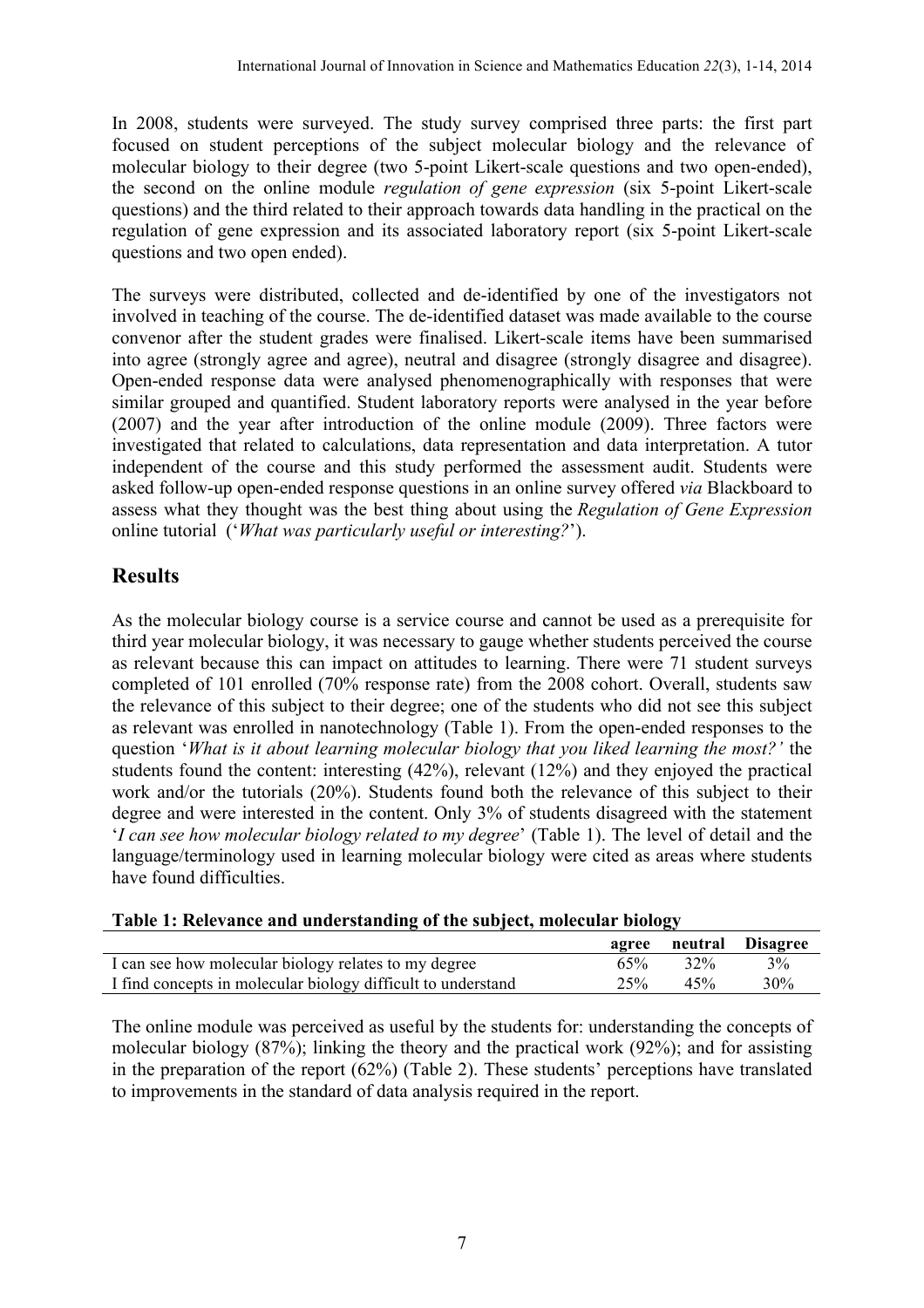| тарге 21 этамент геороноев то тие австанново от ангонние аата напмине поманет                                                                                        |        |         |                 |  |  |
|----------------------------------------------------------------------------------------------------------------------------------------------------------------------|--------|---------|-----------------|--|--|
|                                                                                                                                                                      | agree  | neutral | <b>Disagree</b> |  |  |
| The concept covered in the online module on the regulation of gene<br>expression was difficult to understand.                                                        | 13%    | 24%     | 63%             |  |  |
| The online modules assisted with my conceptualization of the<br>regulation of gene expression.                                                                       | 87%    | $11\%$  | $1\%$           |  |  |
| The content of the online module explains how the theory, e.g.<br>regulation of gene expression, relates to the phenomenon observed in<br>the laboratory practicals. | $92\%$ | $7\%$   | $1\%$           |  |  |
| Using the online module helped improve my understanding of the<br>regulation of gene expression.                                                                     | 85%    | 11%     | $4\%$           |  |  |
| Using the online module improved how I approached my laboratory<br>report.                                                                                           | 62%    | 18%     | 20%             |  |  |
| Using the online module has improved my confidence in writing my<br>laboratory report.                                                                               | 55%    | 32%     | 13%             |  |  |

|  |  |  | Table 2. Student responses to the usefulness of an online data-handling module. |
|--|--|--|---------------------------------------------------------------------------------|
|  |  |  |                                                                                 |

Student engagement in data handling and interpretation was greater than student confidence (Table 3). While 63% of students knew what to *do* with their data, only 56% were confident with *how they presented* these data (Table 3). Some students (54%) found working with others helped, and half of all the students did not agree (i.e. 'disagree' and 'neutral') that the instructions were easy to understand (Table 3). This latter point was one of the major themes of the open-ended responses to the question '*What have you found to be the most problematic aspect of preparing your laboratory report?*', where 23% of students indicated that the instructions needed more detail and/or that they were struggling with the specific details of the report requirements.

|                                                                           |        |     | agree neutral disagree |
|---------------------------------------------------------------------------|--------|-----|------------------------|
| I knew what to do with my experimental data.                              | 63%    | 23% | 14%                    |
| I am confident about the way I presented my data.                         | 56%    | 28% | 15%                    |
| Working with others in the class made it easier to do the assignment.     | 54%    | 35% | $11\%$                 |
| I found the assessment criteria for the group project easy to understand. | $51\%$ | 36% | 13%                    |

The online module appears to have assisted some students in analysing data (calculations performed correctly rose from 33% to 51%), and in presenting data correctly (graphs presented correctly 41% to 51%) (Table 4). The percentage of students, however, who were able to interpret results, fell from 60% to 51% (Table 4).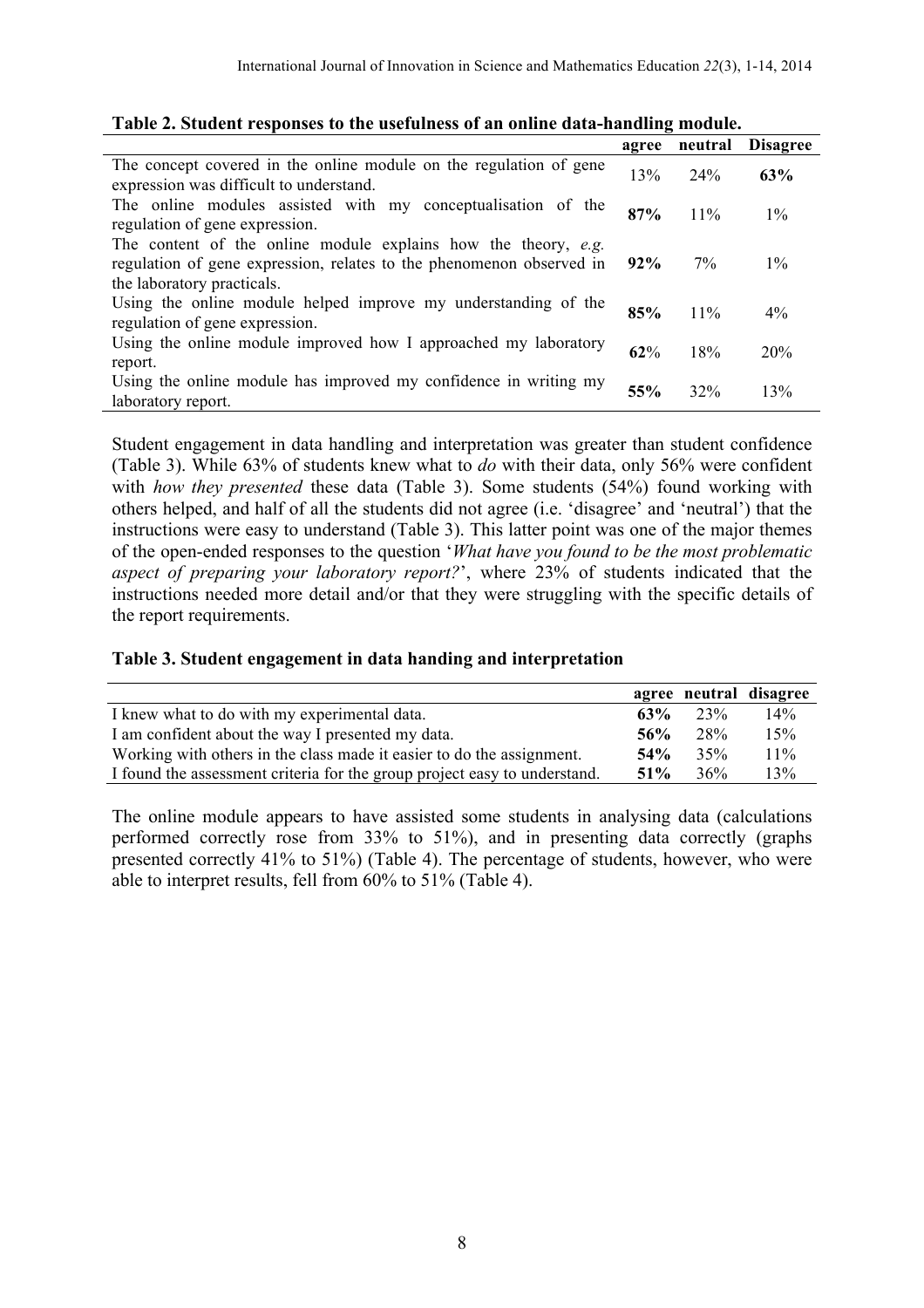|                                                                             | 2007  | 2009   |
|-----------------------------------------------------------------------------|-------|--------|
| <b>Performance of calculations</b>                                          |       |        |
| No data included or raw data, in the form of absorbance                     | 3%    | 6%     |
| Calculations performed incorrectly                                          | 69%   | $43\%$ |
| Calculations performed correctly, tabulated and the correct units used      | 33%   | $51\%$ |
| <b>Presentation of data</b>                                                 |       |        |
| No graph or an incorrect graph                                              | 15%   | $6\%$  |
| The graph included shows the correct trend, but includes significant errors | 44%   | 43%    |
| The graph represents data clearly, uses the correct units and axis labels   | 41%   | $51\%$ |
| <b>Interpretation of results</b>                                            |       |        |
| Results are not described                                                   | $2\%$ | 6%     |
| Incomplete description of results                                           | 38%   | 43%    |
| A clear written description of the calculation and presented data           | 60%   | 51%    |

### **Table 4. Student report audit: 2007, pre-online module, and 2009, post-implementation of the online module.**

When students were asked to nominate what they found the most problematic aspect of preparing their laboratory report, most of the comments were about finding relevant literature (31% of students). Some students grappled with the uncertainty of real data and/or integrating their results into a broader frame using relevant literature (23%). Some simply stated that they found writing the discussion problematic (10%).

The open-ended responses to the question '*What skills do you think that you have developed from doing the experimental work in molecular biology and the associated laboratory report?'* were categorized into four areas:

- 1. Understanding discipline-specific concepts, including the experimental process, presenting data according to conventions, explaining results and putting results into context (34% of responding students), *e.g. gave me a better understanding of gene expression; have learnt to think logically about cell function; how to interpret and relate data; enhanced skills in the areas of data presentation; critical analysis; to analyse experimental data and relate it with other people/ scientists findings.*
- 2. Discipline-related skills required to writing a report including formatting and finding references (18% of responding students), *e.g. finding appropriate journal articles; finding more references and referencing; the way in which [the report] should be presented.*
- 3. Discipline-specific technical skills associated to the experiments undertaken (18% of responding students), *e.g. gel electrophoresis; experimental technique; familiarity of pipetting [sic] in micro amounts as well as aseptic technique; be aware of the proper technique to handle experimental equipment*
- 4. Generic skills *e.g.* writing, time-management (15% of responding students), *e.g.*, *efficient usage of time; written communication and conveying my ideas in a clear succinct manner; time management, writing skills.*

Students indicated that the online environment offered good diagrams which aided in the abstract nature of molecular biology (to *visualize*; Table 5: comment 1b), but primarily the tutorial supported the consolidation of knowledge (Table 5: comments 1a, 1c, 2b, 2c) rather than being a place to gain new knowledge (Table 5: comment 2a – *helped me to understand certain concepts* could indicate 'new knowledge'.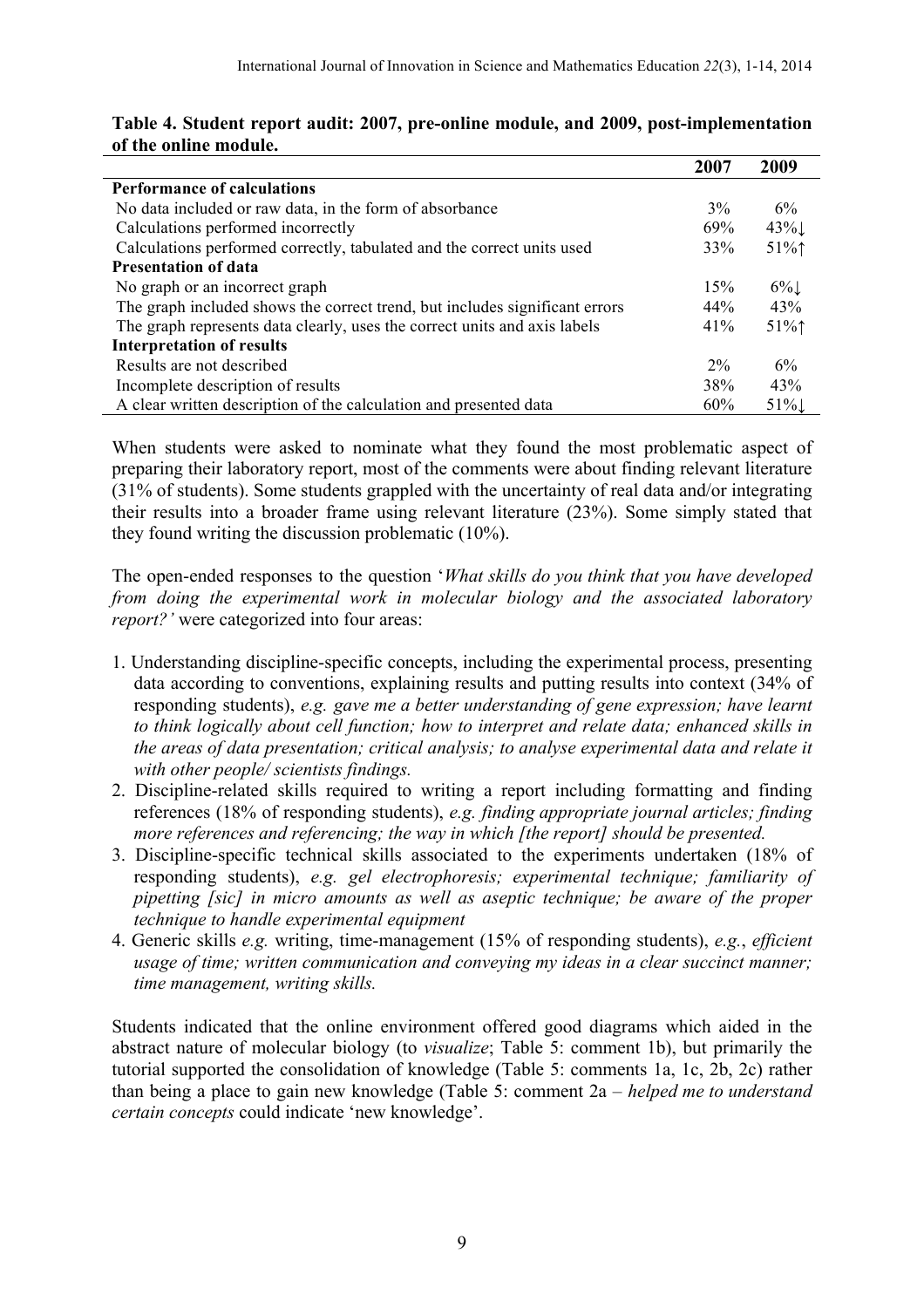### **Table 5. Blackboard open-ended survey responses.**

1. 'The best thing about using **Regulation of Gene Expression online tutorial** was.....' (What was particularly useful or interesting?).

- *a. As before, allowed us to go over what we'd learned as we needed to and when we had time.*
- *b. Again it helped to clarify and visualise what we were learning in lectures - it provided another perspective.*
- *c. Confirm what was learnt in the labs.*
- 2. 'How has the use of Blackboard 9 **benefited your learning** in this course?'
	- *a. Yes as I was able to do virtual labs, online tutorials, etc. on blackboard that helped me to understand certain concepts.*
	- *b. the online tutorials allowed me to gain a better understanding of the topics covered in the course*
	- *c. the visual lab exercises are very fun and effective in helping me recall and understand the experiments more.*

### **Discussion**

Overall, students in this course were intrinsically motivated, possessed an interest in the area of molecular biology and predominantly saw the relevance of this course to their degree. The online module was clearly useful to students who commented that the course tutorials were also helpful. These positive responses suggest that students appreciate time to grapple with concepts and like being provided with direction in this process, rather than navigating these complex practices alone. Significantly, a greater proportion of students were able to perform the calculations required to generate meaningful data and present it appropriately when the online module was implemented. Both groups of students (i.e. the 2007 and 2009 cohorts) received instructions on how to perform the calculations, in their laboratory manual and during class time. However, a multistep process was made less complex as students were able to repeat the experiment virtually and could immediately see how the absorbance readings were converted into amounts of β-galactosidase in a graphical form.

We also found that while students were able to complete the results section of their reports, they submitted less in the discussion. In essence, they failed to link the experiment successfully with the theoretical detail in the literature. Prior to the implementation of the online module, students discussed their knowledge of the topic using resources provided in lectures and tutorials that occurred in the practicals. The behaviour of students is not surprising given that students are now doing fewer written reports. Our estimation is that students are doing  $1/10<sup>th</sup>$  the number of reports than completed in undergraduate degree programs of 10-20 years ago (Quinnell et al. 2012). This means students are less familiar with the report genre than previously. In part this is due to an increased number of students, creating difficulties in marking and providing feedback to students. At the same time, university economics have pushed towards a reduction in the number of assessment tasks per course. In this current study nearly a quarter of students offered comments in response to an open-ended question that implied that they found the formulation of the report to be the most difficult part of the assessment.

A good report needs to be planned. It is contingent on several skills sets coming together in a complex way. First, students have to analyse and interpret their data, find, understand and evaluate the relevant literature, and then communicate in a way appropriate for the discipline. It is important to note here that the online module mainly focused on: 1) quantitative skills associated with taking the raw data obtained (absorbances) and converting them into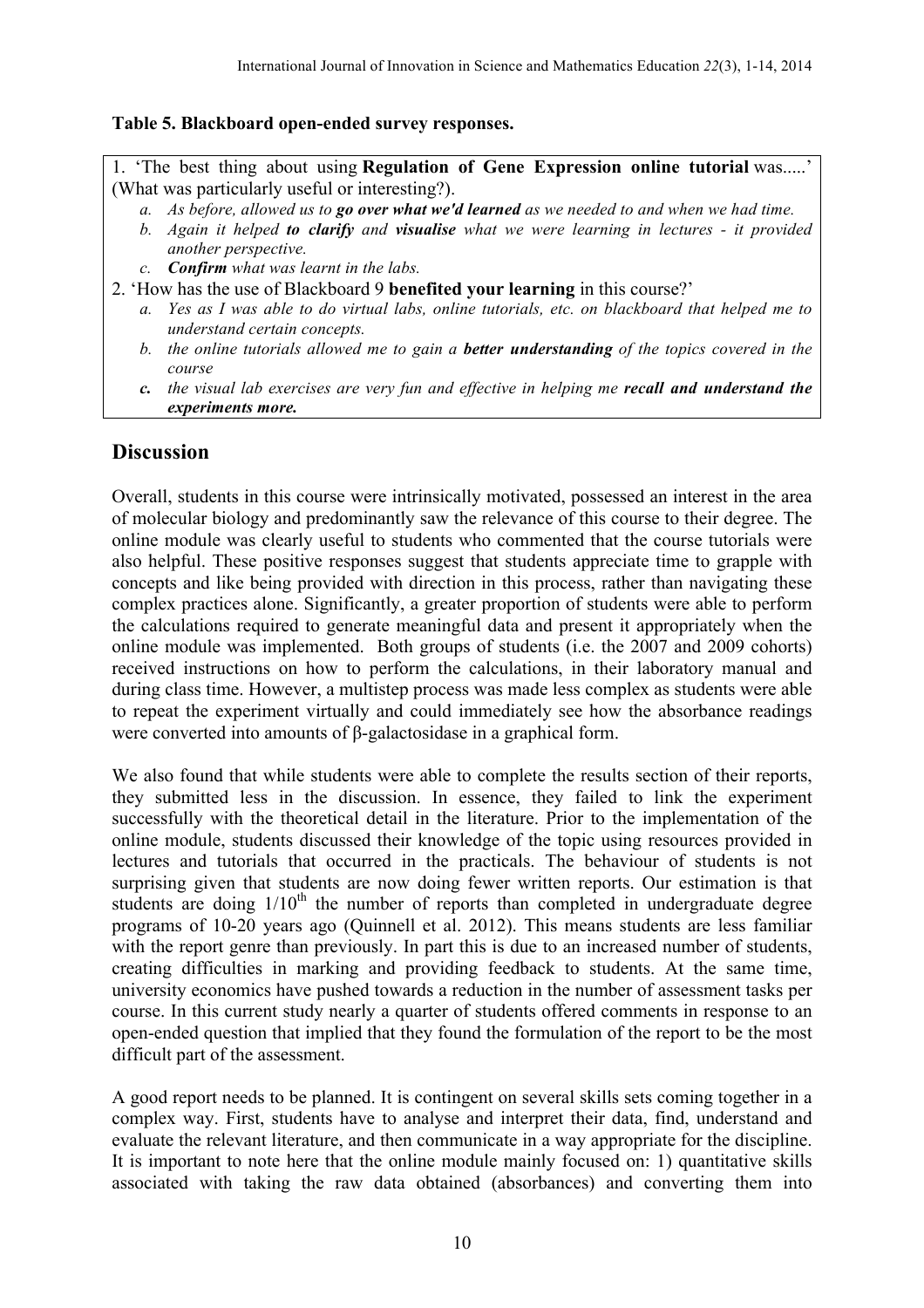something meaningful (the amount of β-galatosidase formed); and, 2) helping students make links between the concept presented in the lectures and how the practical work was carried out in the laboratory. The interpretation of results required students to perform a literature search that was outside the concepts addressed in the online module. Although some improvements in the student reports were observed after implementation of the module, the data tell us that ~40% of students have not been able to perform the calculations properly and  $\approx$ 50% of students cannot construct appropriate figures.

Clearly many students perceive that their skills have improved by 'doing' as shown by openended responses to the question '*What skills do you think that you have developed from doing the experimental work in molecular biology and the associated laboratory report?'.* Some students volunteered comments detailing they had gained skills in: understanding disciplinespecific concepts, discipline-related skills required in writing a report, discipline-specific technical skills, and generic writing and time-management skills. These open-ended responses support our assertion that we are asking our students to develop a complex suite of skills (generic and discipline-specific) required to operate in the discipline. The development of a complex set of skills is difficult given the lack of space in the curriculum for students to do so. Students need to practice skills to build confidence and without this space and time to practice it is not surprising they are unable to create the appropriate figures. Online tutorials and learning modules are a strategy to provide students with more opportunities to practice and consolidate knowledge and skills (Quinnell, May & Lloyd 2004).

### **Setting this in theoretical context**

When we use the threshold concept framework, we interpret students' engagement with practicing their quantitative skills as their entry to a liminal space, where they learn at their own pace in a nonlinear fashion before they are able to fully grasp the concept (Meyer  $\&$ Land 2005; Ross et al. 2010; Quinnell et al. 2012). The liminal space is where students must be 'comfortable being uncomfortable'.

Previously, we have explained how the work of Perkins and Simmons (1988) on thinking dispositions also applies to this liminal, transitional state (Quinnell, Thompson & LeBard 2013). We described how our students seldom lack the *ability* to perform the basic mathematics required for biology, but may lack the *inclination* or *sensitivity* required to successfully apply their quantitative skills in a biological context. Perkins proposes that this triad is required for good thinking, and goes further to describe seven thinking dispositions, each with a unique combination of abilities, inclinations and sensitivities, that yield tendencies toward particular intellectual behaviours, such as being metacognitive or reflective (Perkins, Jay & Tishman 1993).

We assert that interventions, such as the one we implemented in this study, aimed at simplifying the processes that occur during biology and science learning, allow students to be more 'mindful'. Langer (1992) describes mindfulness as *openness* and an *awareness of the context* and *content* required for a task, so mindfulness is an appropriate descriptor of the state of mind in the liminal space. In contrast, mind*less*ness is associated with a rigidity of mind, so mindlessness is an appropriate descriptor of the state of mind in the *pre*-liminal space. Students struggling to apply their quantitative skills in biology need an awareness of the relevance of these skills, the context in which they are required and an openness to commence data handling *within the discipline* of biology.

Interventions appear to be a useful means to teach positive thinking dispositions. Tishman,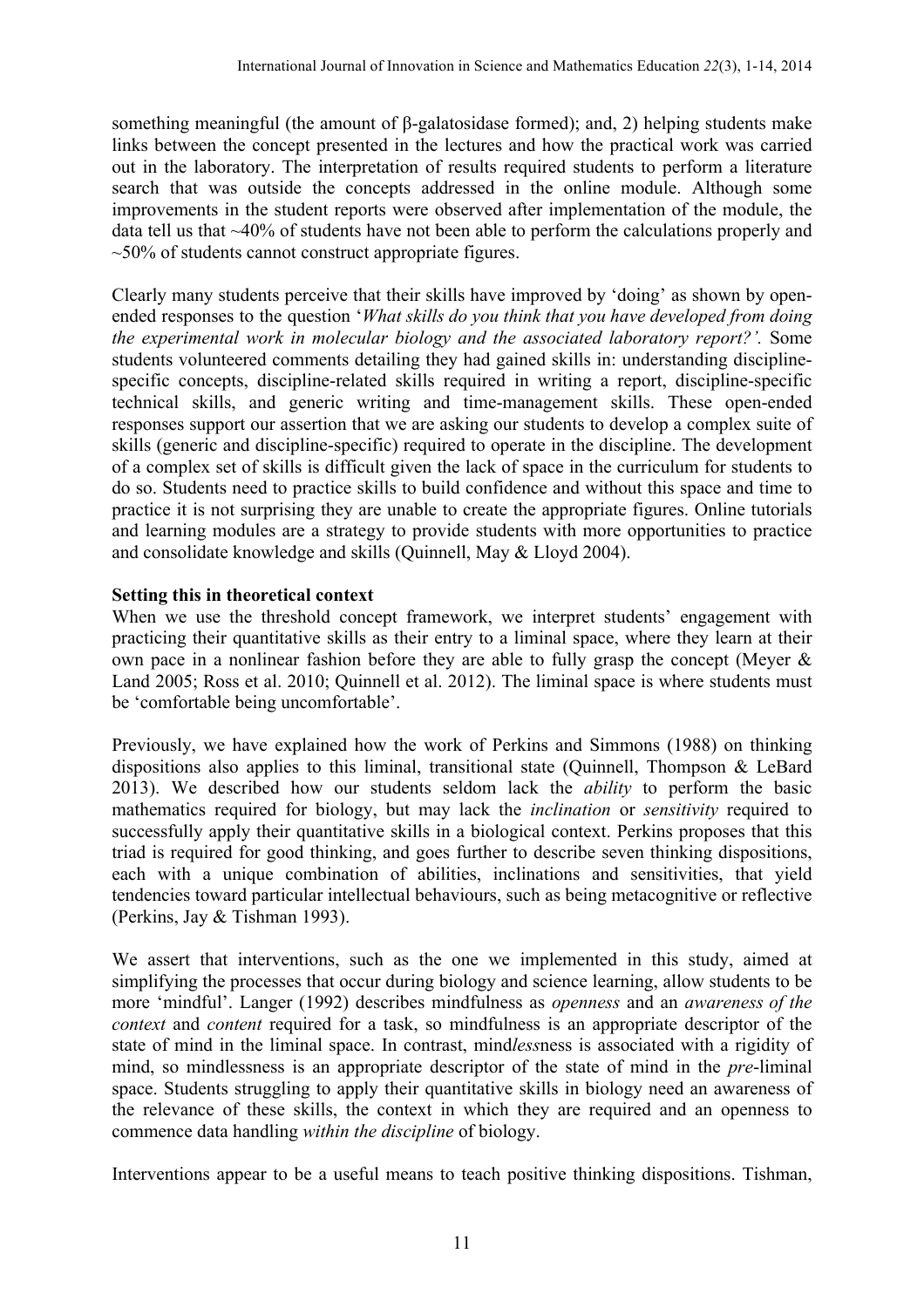Jay and Perkins (1993) proposed that thinking dispositions are best taught through enculturation rather than direct transmission and we concur with this, particularly with respect to developing numeric sensitivities appropriate for the discipline (Quinnell et al. 2013). In this study, the virtual laboratory allowed students to reflect on the practical model as an example of gene expression and to connect their actions in the real laboratory with the explanations of concept and purpose. The questions within the online module also prompted thoughtful interaction and provided feedback. Perkins and Simmons (1988) echo that this approach is required to instill good thinking; stating that multiple exposure to the practices and processes of a discipline are required. This interesting perspective allows us to see *why* interventions such as the one we have described are useful when deployed in a blended learning environment and permit us to map *where* students are within these learning frameworks.

Put together, the increase in successful student data calculations and results presentations reveals that our intervention assisted students in taking on a successful thinking disposition. The *process* carried out was also highlighted by students as the primary skill developed in this study, with the replies to the open question: '*What skills do you think that you have developed from doing the experimental work in molecular biology and the associated laboratory report?'* including: *'learning [how] to use my results and findings and comparing them with theoretical values and literature. Explaining why the results turned out the way they did'.* This encouraging response communicates the students were aware of the importance of the practice of biology.

The improvement in how students presented and interpreted their results indicated students were engaging more deeply with their learning of regulation of gene expression. As second year undergraduates, they have not entirely mastered the complexity involved in scientific experimentation and communication. Specifically, some of the results involved the addition of the antibiotics streptomycin, chloramphenicol and rifampicin to the cultures expressing βgalactosidase. While students were predominantly able to see the impact of these from their data, and the function of the antibiotics was mentioned in the module, they were not able to integrate this information with the concepts of transcription and translation covered earlier in the course. The antibiotics streptomycin and chloramphenicol inhibit translation, so their addition promptly stopped the production of β-galactosidase and a lower yield was obtained for these samples. In comparison, rifampicin targets transcription, therefore any mRNA remaining in the cells after the antibiotic's addition could still be translated and, subsequently, higher levels of β-galactosidase were produced compared to the streptomycin and chloramphenicol containing samples. For students to be able to achieve and demonstrate knowledge integration we propose that further support is needed within the course, possibly by use of a worked example. Hopefully, students will be able to take what they have learned in this course and use their new and old quantitative and discipline-specific skills together to tackle discipline practice more competently and efficiently in their final year of study.

# **Conclusion**

Learning in biology is complex. The signature pedagogy of biology through experimentation aligned with the scientific method introduces students to an array of new concepts simultaneously. The number of virtual online laboratories is accelerating and here we present how these can be used to create a blended environment. The advantage of virtual online laboratories is to simplify the biology discipline, allowing students to make connections between the invisible molecular world with the macroscopic laboratory results and providing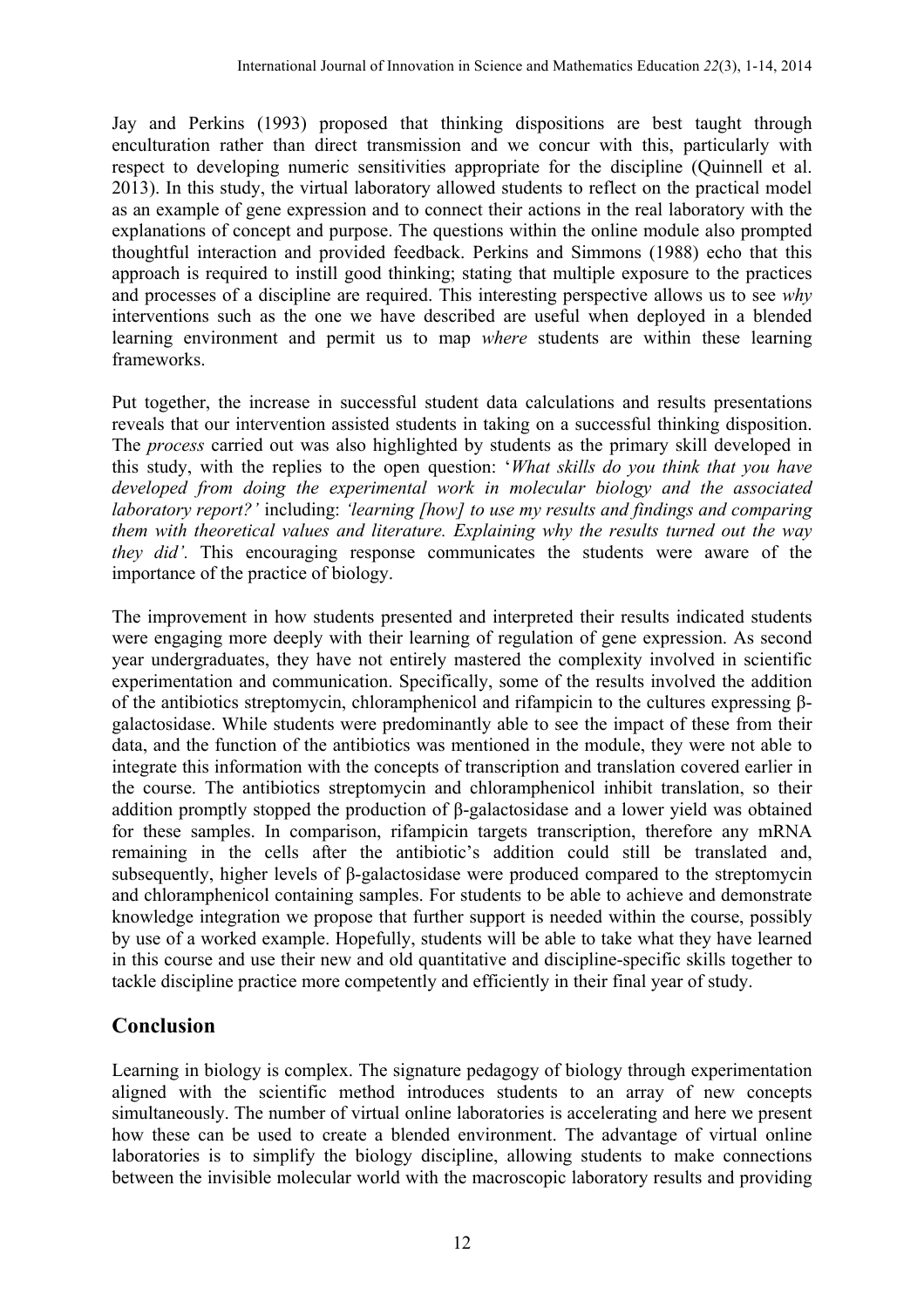space for them to grapple with the various elements involved in a biological study. In particular, these activities can assist staff and students with the increasing challenge of developing quantitative skills in our practice as biologists. We believe the success of these interventions lies in their ability to present information, which promotes mindfulness, encourages good thinking dispositions through enculturation, and assists students to navigate around the transformative liminal space without being constrained by the linearity of time.

#### **Acknowledgements**

This project was funded as part of a UNSW Strategic Priorities in Learning and Teaching Initiative, the UNSW Faculties of Excellence Initiative and UNSW Learning and Teaching Seed Funding. This study was approved (08/2008/20) by the Human Research Ethics Committee of UNSW.

### **References**

- Allen, B., Crosky, A., Yench, E., Lutze-Mann, L., Blennerhassett, P., Lebard, R., Thordarson, P. & Wilk, K. (2010). *A model for transformation: A transdisciplinary approach to disseminating good practice in blended learning in a science faculty*. Paper presented at the ASCILITE - Australian Society for Computers in Learning in Tertiary Education Annual Conference 2010. http://www.editlib.org/p/45364
- Australian Chamber of Commerce and Industry, & Business Council of Australia. (2002). *Employability skills for the future*. Canberra: Department of Education, Science and Training.
- Biggs, J.B., & Collis K.F. (1982). *Evaluating the quality of learning: the SOLO taxonomy (structure of the observed learning outcome).* New York: Academic Press.
- Department for Innovation, Universities and Skills. (2008). Higher Education at Work, High Skills: High Value. United Kingdom Department for Innovation, Universities and Skills, Sheffield. Retrieved 26<sup>th</sup> August 2013 from: http://www.bis.gov.uk/Consultations/higher-education-at-work-high-skills-high-value

Hembee, R. (1990). The nature, effect and relief of mathematics anxiety. *Journal Research Mathematics Education, 21,* 33-46.

Industry Skills Councils (Australia). (2011). *No more excuses. An industry response to the language, literacy*  and numeracy challenge. Retrieved 26<sup>th</sup> August 2013 from:

http://www.isc.org.au/pdf/NoMoreExcuses\_FINAL single page.pdf

- Krathwohl, D.R. (2002). A Revision of Bloom's Taxonomy: An Overview. *Theory into Practice, 41*(4), 212- 218.
- Langer, E.J. (1992). Matters of mind: Mindfulness/mindlessness in perspective. Consciousness and Cognition, 1, 289–305.
- LeBard, R. & Quinnell, R. (2008). Using assessment audits to understand students' learning obstacles. In A. Hugman & K. Placing (Eds) *Symposium Proceedings: Visualisation and Concept Development*, UniServe Science, The University of Sydney, 182–187.
- Lyons, I.M., & Beilock, S.L. (2012). When math hurts: math anxiety predicts pain network activation in anticipation of doing math. *PloS one, 7*(10), e48076.
- Meyer, J.H.F., & Land, R. (2003). Threshold Concepts and Troublesome Knowledge- linkages to ways of thinking and practising. In C. Rust (Ed.), *Improving Student Learning – Ten Years On,* (pp. 412-424). Oxford: Oxford Centre for Staff and Learning Development.
- Meyer, J.H.F., & Land, R. (2005). Threshold concepts and troublesome knowledge (2): Epistemological considerations and a conceptual framework for teaching and learning. *Higher Education, 49*(3), 373-388.
- Mulhern, G., & Wylie J. (2005). Mathematical Prerequisites for Learning Statistics in Psychology: assessing core skills of numeracy and mathematical reasoning among undergraduates. *Psychology Learning and Teaching, 5*(2), 119-132.
- Office of the Chief Scientist. (2012). *Health of Australian Science.* Canberra: Commonwealth of Australia. Retrieved 26<sup>th</sup> August 2013 from: http://www.chiefscientist.gov.au/wpcontent/uploads/OCS\_Health\_of\_Australian\_Science\_LOWRES1.pdf
- Organisation for Economic Co-operation and Development (OECD). (2010)*. PISA 2009: Results. Volume V, Learning Trends: Changes in Student Performance since 2000.* OECD Publishing. Retrieved 26<sup>th</sup> August 2013 from:

http://www.oecd.org/pisa/pisaproducts/pisa2009/pisa2009resultslearningtrendschangesinstudentperforma ncesince2000volumev.htm

Perkins, D., Jay, E., & Tishman, S. (1993). Beyond abilities: a dispositional theory of thinking. *Merrill-Palmer Quarterly, 39,* 1-21.